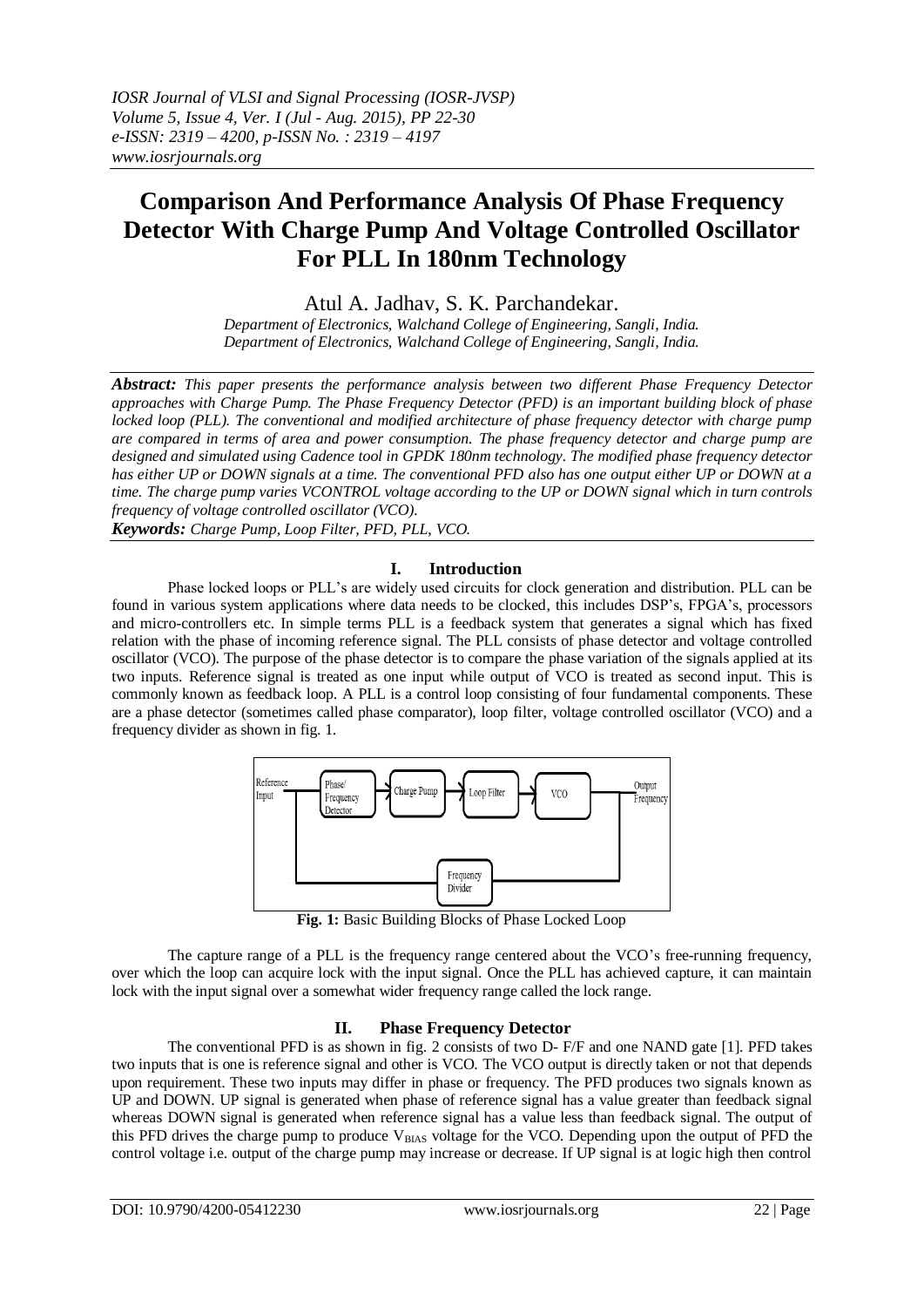voltage may increase and if DOWN signal is at logic high then control voltage may decrease. The input signal may differ in either phase or frequency. The PFD produces output for both of these variations.



The fig. 3 below is showing architecture of modified PFD into the Cadence GPDK180nm technology [2]. The proper output required is either UP signal is generated or DOWN depending upon leading and lagging of reference clock with respect to VCO output. Figures 3, 4, 5, 6 shows circuit diagram, Layout of PFD, generated UP signal and DOWN signal respectively.



**Fig. 3:** Schematic of modified PFD1 in Cadence tool



**Fig. 4:** Layout of modified PFD1 in Cadence tool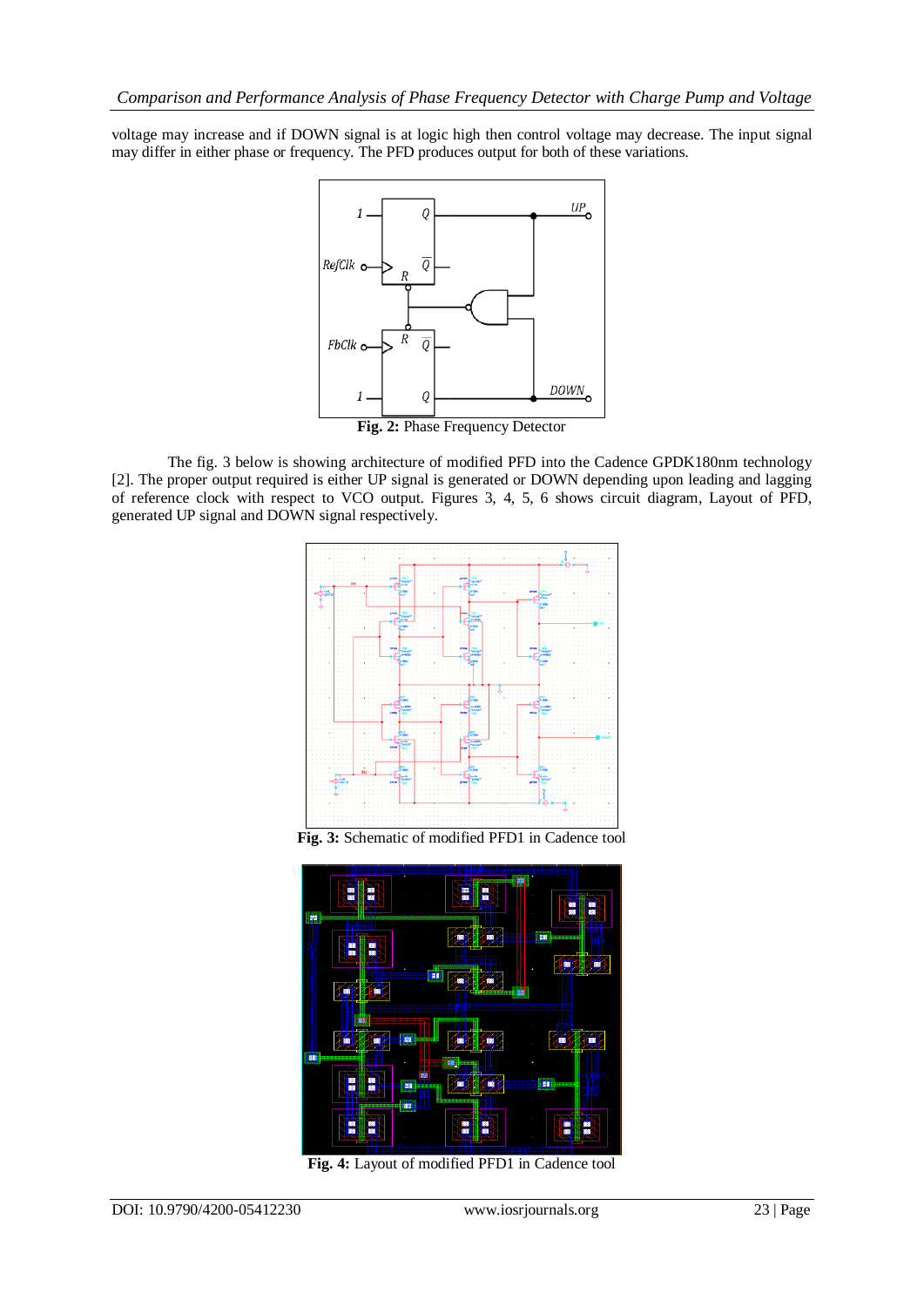*Comparison and Performance Analysis of Phase Frequency Detector with Charge Pump and Voltage* 



Another design of PFD2 is as shown in fig. 7 [3]. This PFD is constructed in Cadence virtuoso tool using GPDK 180nm technology. When  $V_{IN1}$  signal is leading with respect to  $V_{IN2}$  then PFD generates UP signal and PFD produces DOWN signal when  $V_{IN2}$  is leading. The fig. 9 and 10 shows the transient output UP  $\&$ DOWN signal of PFD.



**Fig. 7:** Schematic of modified PFD2



**Fig. 8:** Layout of modified PFD2 in Cadence tool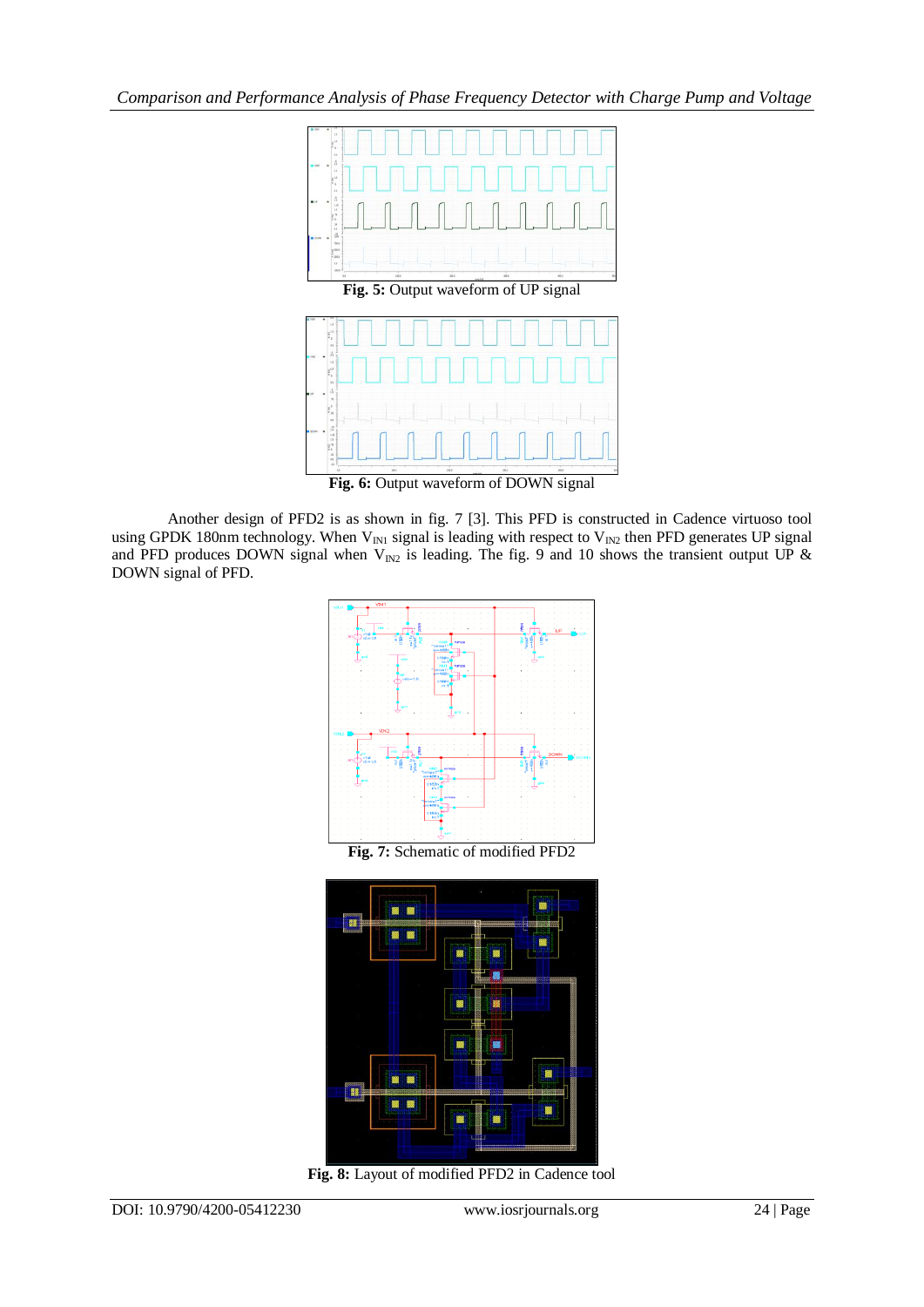

**Fig. 10:** Output waveform of DOWN signal

# **III. Charge Pump**

Various charge pumps can be constructed by using MOSFET's only. We have considered the two types of charge pumps. The charge pumps can produce the voltages as double voltage, triple voltage, halves, invert, fractionally multiply or scale the voltages such as (3/2, 4/3, 2/3, etc.) and generate arbitrary voltages by quickly alternating between modes depending on the circuit topology. But when charge pump is used in PLL then it can supply positive and negative current pulses into loop filter of PLL. But it cannot produce higher or lower voltages than its power and ground supply levels.

The charge pump takes input from PFD i.e. continuous pulses of UP or DOWN signal and generates a control voltage. Generally a charge pump is used with loop filter or with only a capacitor. A capacitor is charged or discharged according to UP and DOWN signal. When UP signal is generated then current flows into the loop filter and capacitor gets charged. When DOWN signal is generated then current flows out of the loop filter and capacitor gets discharged. Fig. 11 shows one type of charge pump. It has two PMOS and two NMOS. The upper PMOS and lower NMOS acts as current sources. The second PMOS is provided with UP signal and NMOS is provided with DOWN signal.



The second type of charge pump is as shown fig. 12 [4]. This charge pump uses the current source of 20uA signal. By using this charge pump we can also vary the control signal depending upon the UP and DOWN signal. The output shows the variation i.e.  $V_{\text{CONTROL}}$  goes on changing depending on UP and DOWN signal.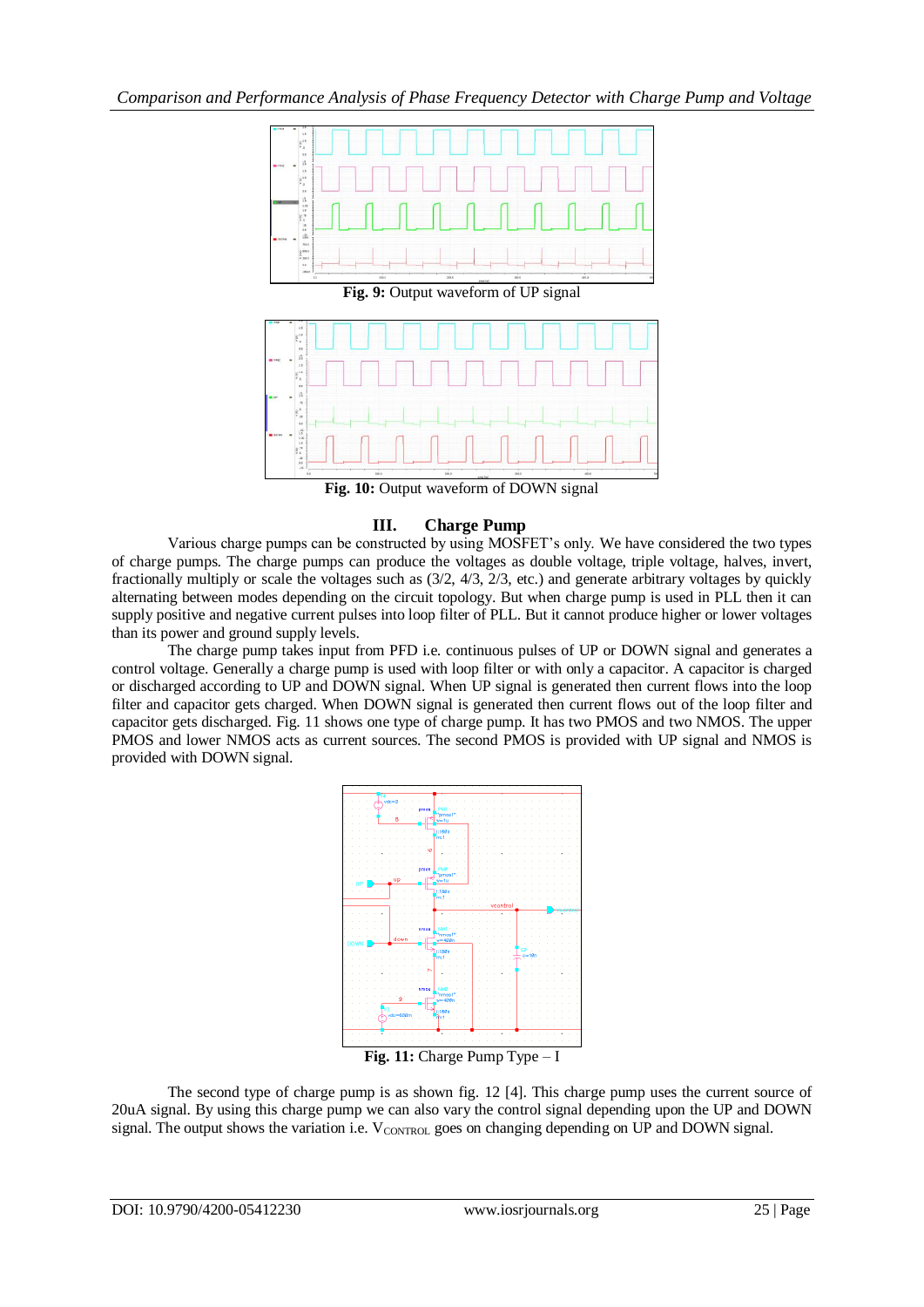

Fig. 12: Modified Charge Pump

The use of current mirror is preferred instead of current source. Fig. 13 shows the current mirror which produces the same current as that of current source.



We cannot produce the layout of any source in CADENCE GPDK tool. Hence we replace the current source by current mirror. Fig. 15 and 16 shows the schematic and layout of the charge pump respectively.



**Fig. 15:** Charge Pump with Current Mirror



**Fig. 16:** Layout of charge pump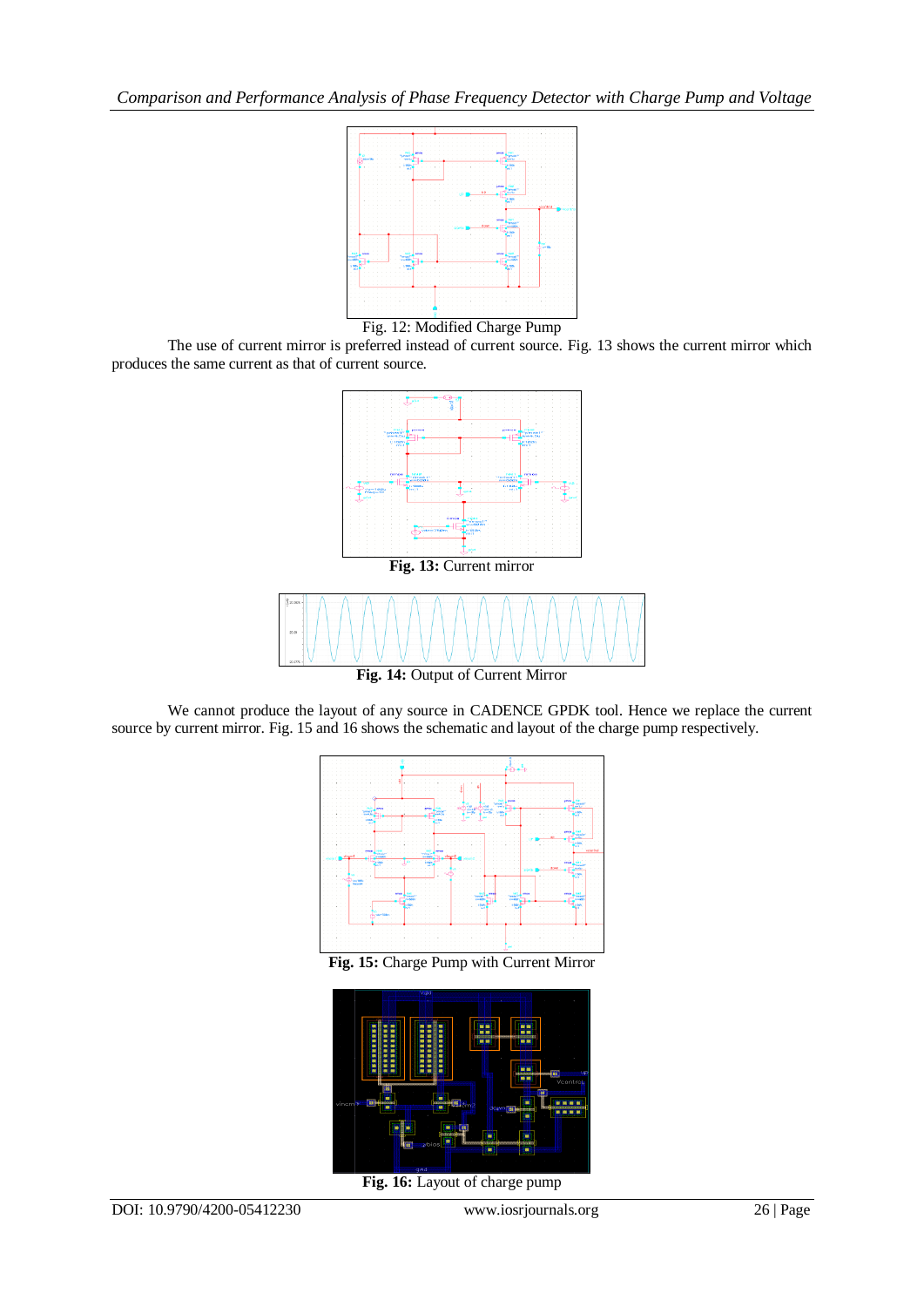In the Cadence tool, we also can extract the parasitic components. Parasitic components are those components which are undesirable and unavoidable. Fig. 17 shows extracted parasites of charge pump. Figure 18 showing the zoomed result of parasite components i.e. showing capacitors and resistors.



**Fig. 17:** Av\_Extracted of charge pump



**Fig. 18:** Zoomed Av\_Extracted of charge pump

#### **IV. Loop filter**

PLL is generally has a charge pump with loop filter. Loop filter is low pass filter which plays important part in stabilizing of our entire system. Loop filter is a low pass filter. The loop filter can be implemented as shown in fig. 19. The main function of loop filter is to convert signal from PFD to a ripple free DC control voltage. When we use two capacitors then circuit becomes  $3<sup>rd</sup>$  order. Hence we have to choose  $C_2 \le 0.2C_1$  where  $C_1$  is used to store a charge,  $R_1$  provides stability, and  $C_2$  is used to cancel the ripple present in V<sub>CONTROL</sub>.



**Fig. 19:** Loop Filter

# **Charge pump with loop filter**

The two input signals are compared at PFD and the two outputs UP and DOWN signals are generated depending upon the phase difference between two input signals. When these two signals are given to the charge pump with loop filter then either V<sub>CONTROL</sub> signal goes high or goes low respectively. Fig. 20 and 21 shows the output when  $V_{\text{CONTROI}}$  goes high and low respectively.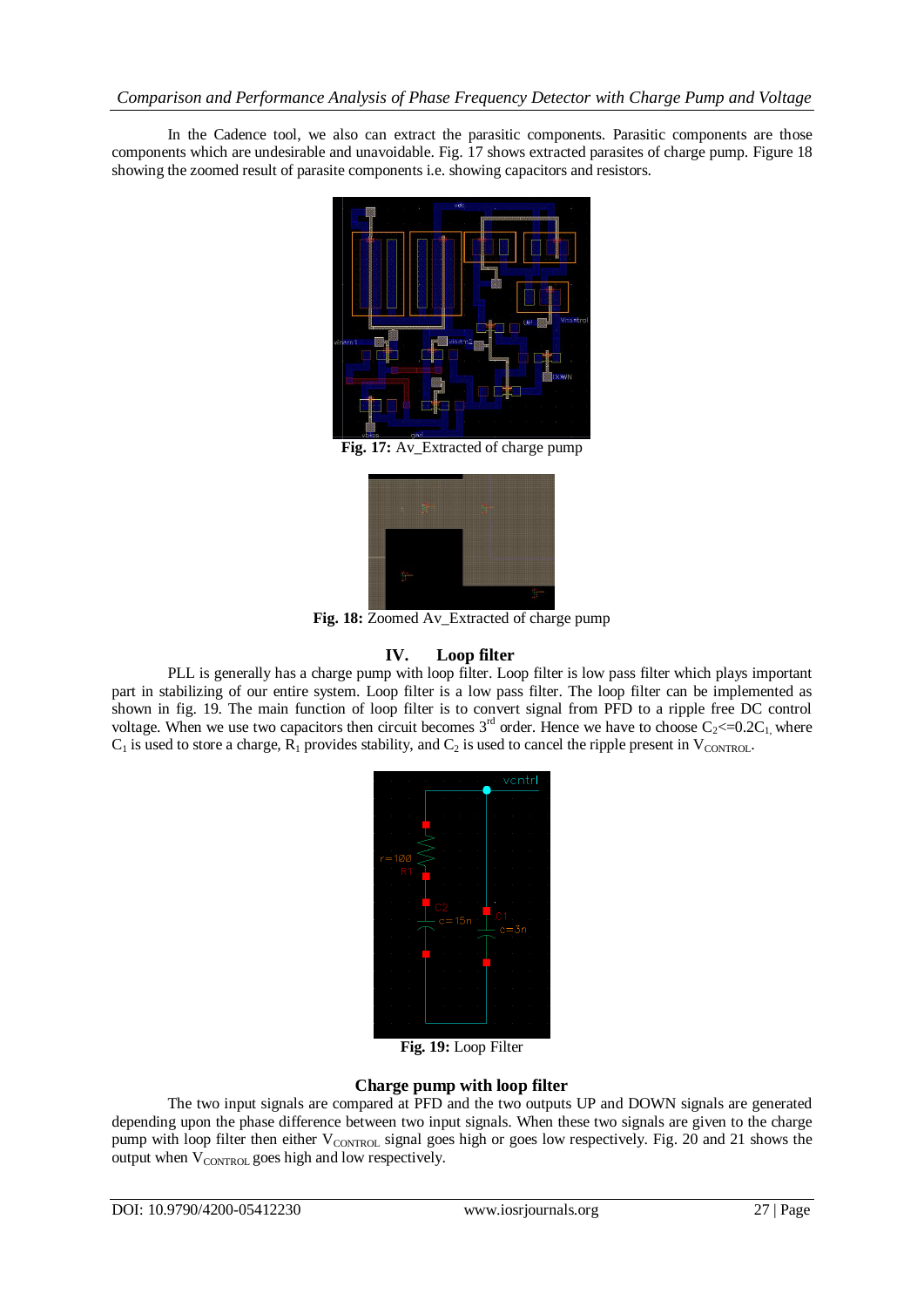

Fig. 20: Output of Charge Pump with Current Mirror showing V<sub>CONTROL</sub> goes on increasing while UP signal is High



Fig. 21: Output of Charge Pump with Current Mirror showing V<sub>CONTROL</sub> goes on decreasing while DOWN signal is High

## **V. Voltage Controlled Oscillator**

Fig. 22 is showing three stage ring oscillator with one more NMOS device acting as control bias voltage to the oscillator [4]. When the circuit is with both the PMOS and NMOS device i.e. both pull up and pull down device respectively then called as current starved VCO. In the proposed design only NMOS devices are used. The voltage source  $V_{BIAS}$  used to control the current through the oscillator. The last inverter is used only to get the square wave output. The schematic and layout of the VCO is as shown in fig. 22 and 23 respectively.



**Fig. 22:** Schematic of the VCO



**Fig. 23:** Layout of the VCO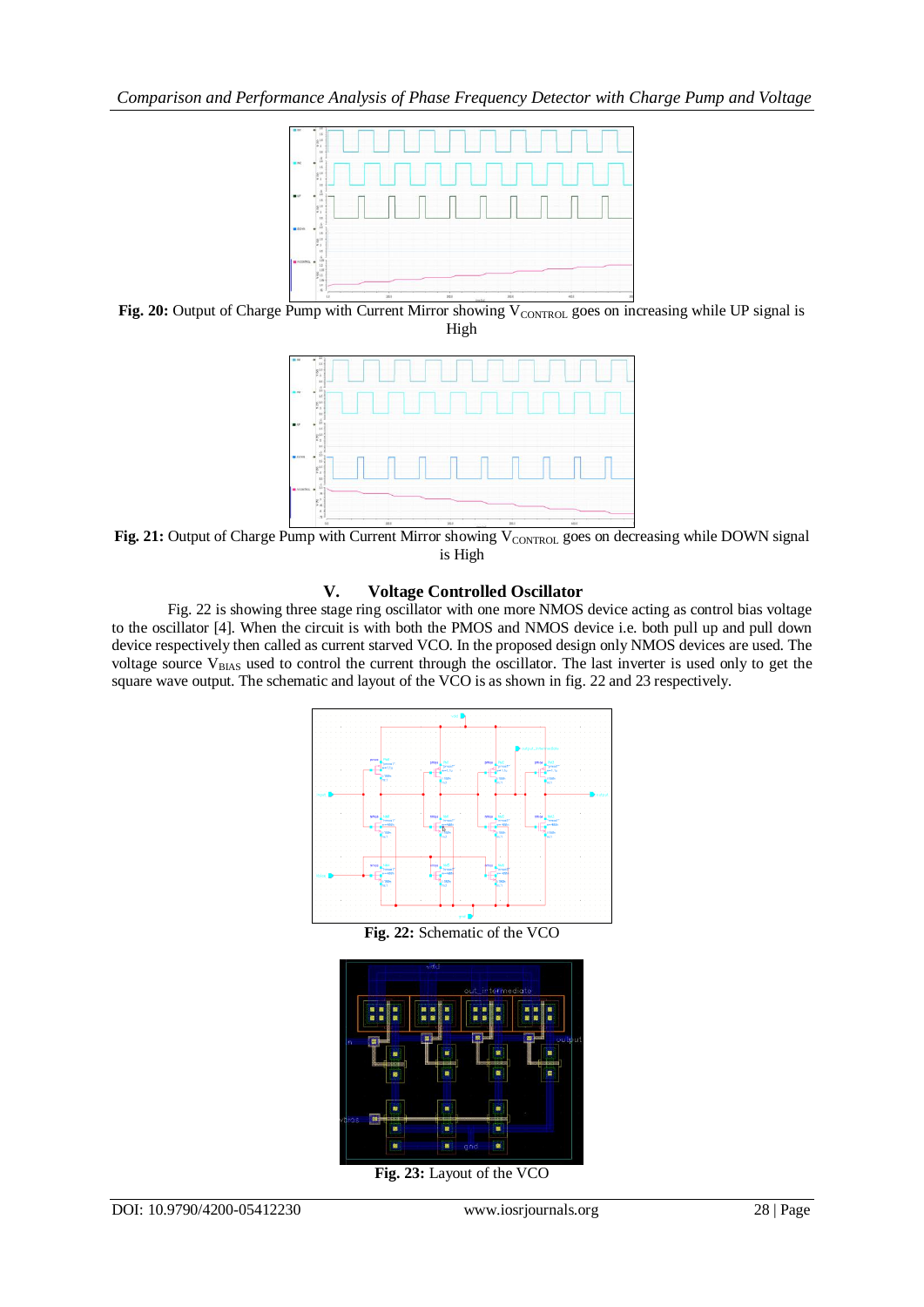## *Comparison and Performance Analysis of Phase Frequency Detector with Charge Pump and Voltage*

The input to the VCO is DC voltage given by the loop filter. The loop filter output is dependent on the charge pump. If current through the charge pump is increasing, then output voltage of loop filter goes on increasing hence output of VCO. If current through the charge pump is decreasing, then output voltage of loop filter goes on decreasing hence output of VCO. The parasitic components of this VCO are extracted and are shown in below table I, & fig. 24.

| <b>Cell</b> | <b>View</b> | <b>Total</b> |  |  |
|-------------|-------------|--------------|--|--|
| pcapcitor   | symbol      | 116          |  |  |
| presistor   | symbol      | 43           |  |  |
| <b>Nmos</b> | ivpcell     |              |  |  |
| Pmos        | ivpcell     |              |  |  |
|             |             |              |  |  |

**Table I.** Summary for VCO/av\_extracted



**Fig. 24:** Parasites extracted of the VCO

#### **VI. Phase Locked Loop**

The complete PLL schematic is as shown in fig. 25. The charge pump used is with loop filter. The analysis is done for 400nsec. The output of total PLL is shown in fig. 26. The power consumption is 2.182mw. The output frequency of VCO is 3.75GHz for both PFD1 and PFD2. We can use any PFD to get the same frequency. Some noise may occur in output frequency.



**Fig. 26:** Output frequency of PLL

#### **VII. Results**

The power and area requirement of the PFD are shown in table II. The power consumption is also depends upon the VDD source used. The power consumed and area acquired by PFD2 is less than PFD1 due to less number of transistors required. The power consumed by PFD1 is 217pW and that of PFD2 is 16.2pW. Also area acquired by PFD1 and PFD2 is 194.53 and 79.32 $\mu$ m<sup>2</sup> respectively.